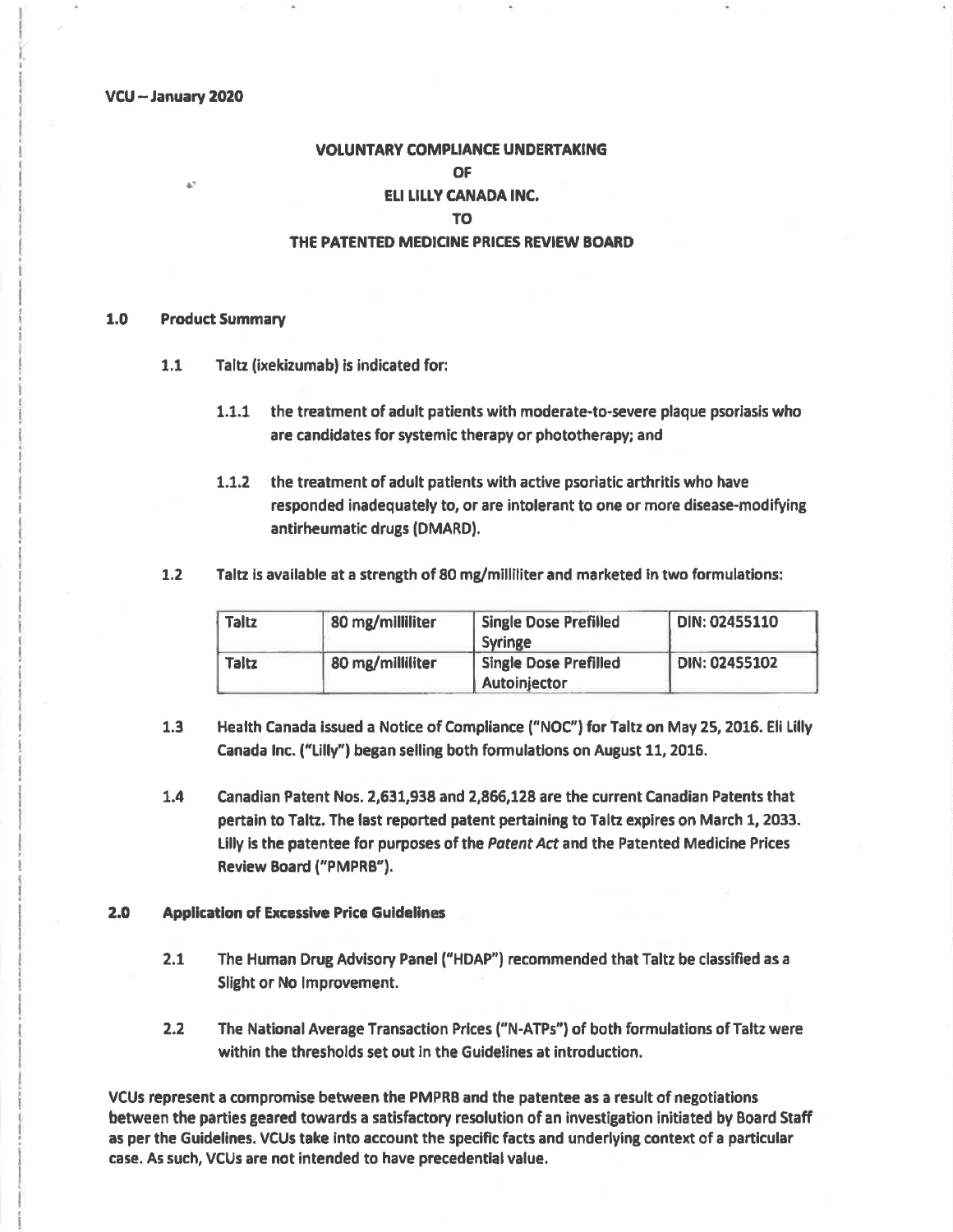### VCU -January 2020

- As a result of a price increase, in 2017, the N-ATPs of Taltz began to exceed the thresholds set out in the Guidelines. 2.3
- 2.4 The N-ATP of the Single Dose Prefilled Autoinjector (DIN: 02455102) continued to exceed the thresholds set out in the Guldelines in 2018, resulting in the commencement of an investigation based on the application of the CPI-Adjustment Methodology. As of December 31, 2018, cumulative excess revenues were determined to be \$75,g44.49.
- 2.5 The excess revenues generated by the Single Dose Prefilled Syringe (DIN: 02455110) did not trigger the investigation criteria.

### 3.0 Position of the Patentee

3.1 This Voluntary Compliance Undertaking ("VCU") constitutes no admission by Lilly that the prices of Taltz are or were at any time since the date of first sale of the medicine excessive for the purposes of the Patent Act, nor is this VCU binding upon any panel of the Board for the purposes of the Patent Act.

## 4.O Terms of the Voluntery Compliance Undertaklng

- 4.1 ln order to comply with the Guidelines, Lllly agrees to undertake the following:
	- 4.1.1 To ensure that the 2019 N-ATPs do not exceed the 2019 National Non-Excessive Average Prices ("N-NEAPs") of \$1,579.1840 and \$1,579.3445 per milliliter for the Single Dose Prefilled Autoinjector (DIN: 02455102) and Single Dose Prefilled Syringe (DIN: 02455110), respectively;
	- 4.L.2 To offset the cumulative excess revenues received by tilly in connection with the Single Dose Prefilled Autoinjector (DIN: 02455102) by making a payment of \$75,844.49 to Her Majesty in right of Canada, within 30 days of the acceptance of this VCU;
	- 4.1.3 To make a further payment to Her Majesty in right of Canada within 30 days of receiving Board Staff's notification of any remaining excess revenues for the Single Dose Prefilled Autoinjector (DIN: 02455102) as of December 31, 2019, as calculated based on the total 2019 price and sales data filed by Lilly; and
	- 4.î.4 To ensure that prices of both formulations of Taltz remain wlthin the pMpRB's Guidelines in all future periods in which Taltz remains under the PMPRB's jurisdiction.

VCUs represent a compromise between the PMPRB and the patentee as a resutt of negotlatlons between the parties geared towards a satisfactory resolution of an investigation initiated by Board Staff as per the Guidelines. VCUs take into account the specific facts and underlying context of a particular case. As such, VCUs are not intended to have precedential value.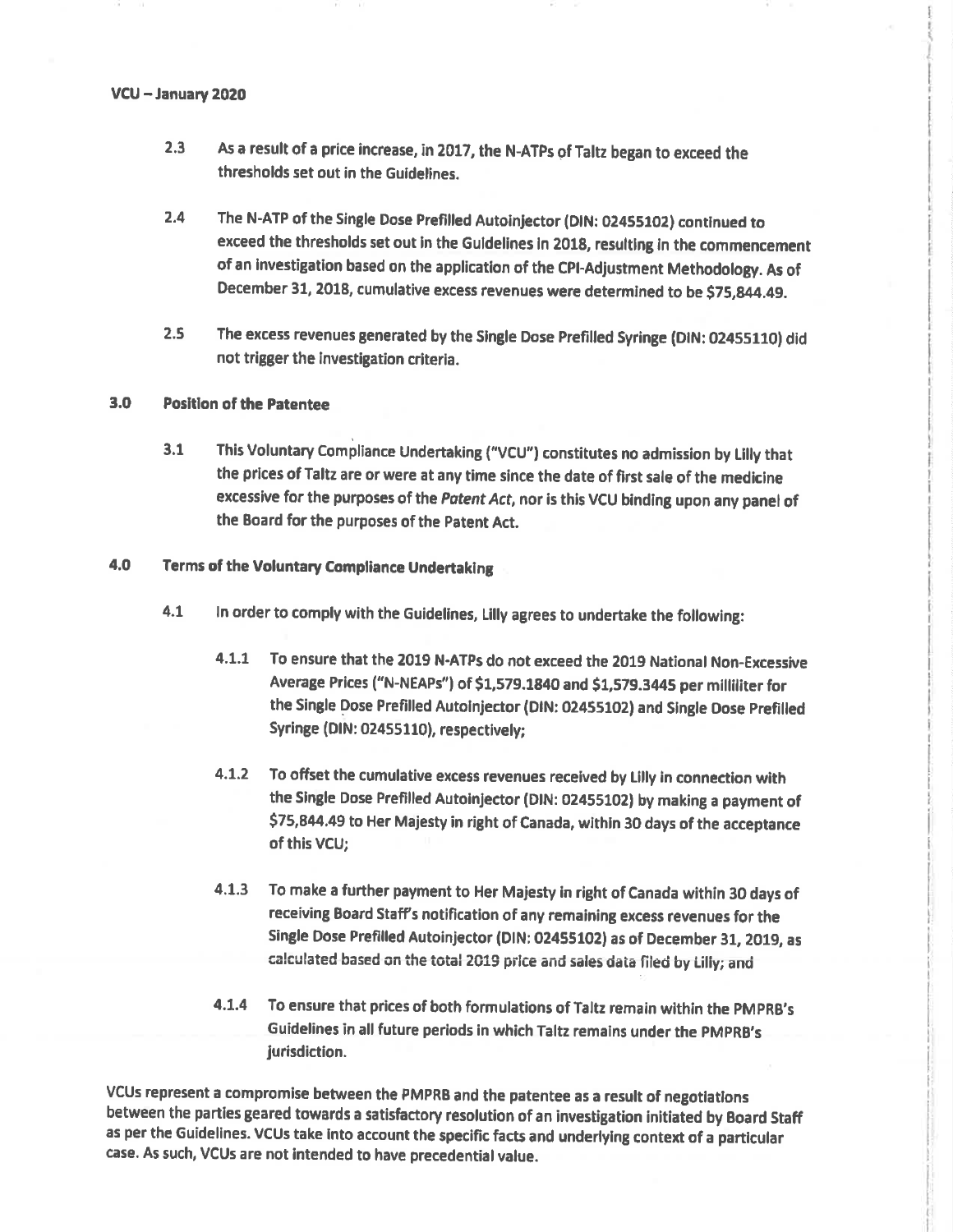Signature:

| Name:            | Lauren Fischer                           |
|------------------|------------------------------------------|
| <b>Position:</b> | <b>Vice President, Corporate Affairs</b> |
| Patentee:        | Eli Lilly Canada Inc.                    |
| Date:            | 1/10/2020                                |

VCUs represent a compromise between the PMPRB and the patentee as a result of negotiations between the parties geared towards a satisfactory resolution of an investigation initiated by Board Staff<br>as per the Guidelines. VCUs take into account the specific facts and underlying context of a particular case. As such, VCUs are not intended to have precedential value. as per the Guldelines. VCUs take into account the specific facts and underlying context of a particular facts and underlying context of a particular facts and underlying context of a particular facts and underlying contex